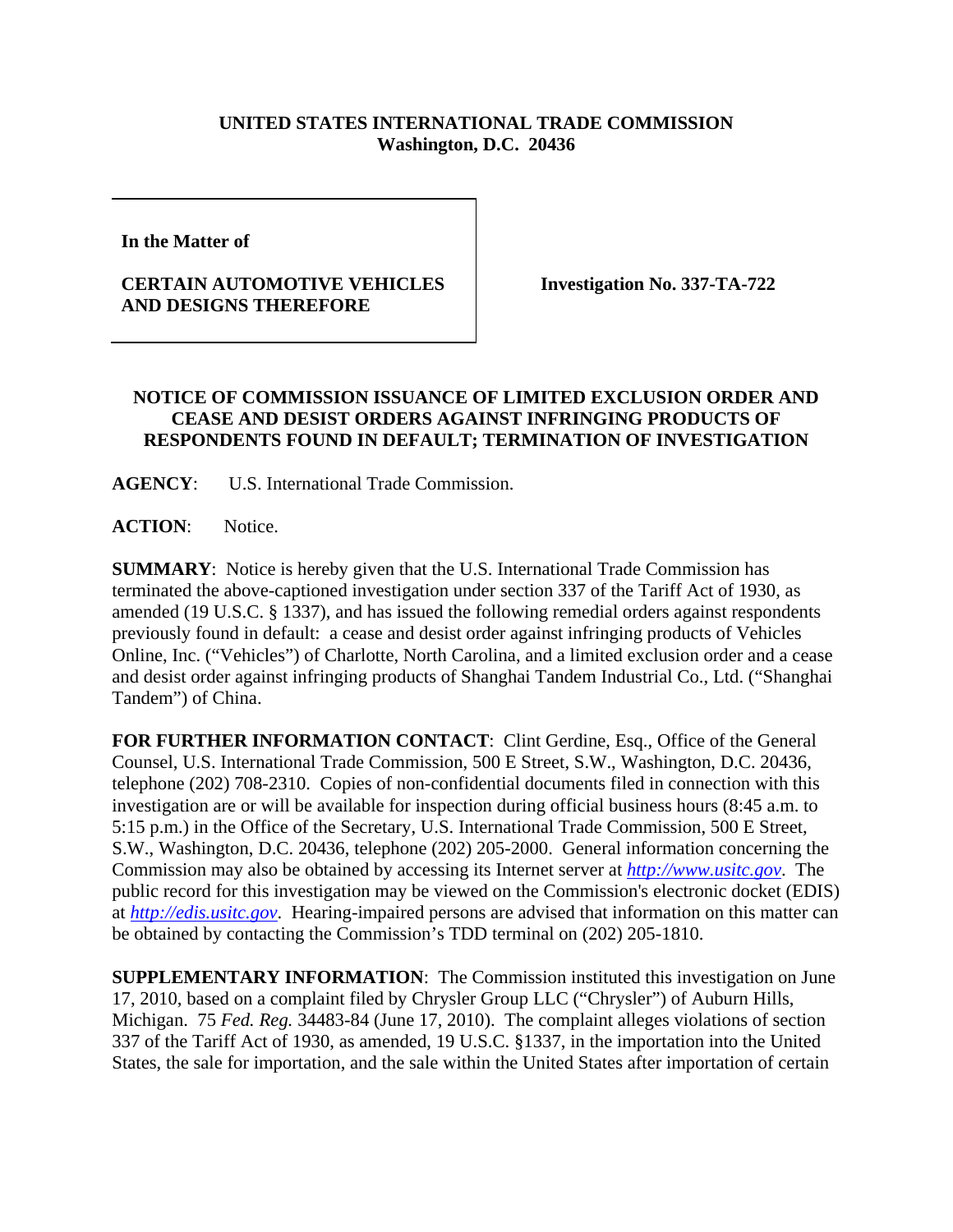automotive vehicles and designs therefor by reason of infringement of U.S. Patent No. D513,395 ("the '395 patent"). The complaint further alleges the existence of a domestic industry. The Commission's notice of investigation named several respondents including Vehicles, Boat N RV Supercenter ("Boat N RV") of Rockwood, Tennessee, and Shanghai Tandem.

 On July 7, 2010, Chrysler moved, pursuant to 19 C.F.R. § 210.16, for: (1) an order directing respondents Vehicles and Boat N RV to show cause why they should not be found in default for failure to respond to the complaint and notice of investigation as required by 19 C.F.R. § 210.13, and (2) the issuance of an initial determination ("ID") finding Vehicles and Boat N RV in default upon their failure to show cause. On July 19, 2010, the ALJ issued Order No. 8, which required Vehicles and Boat N RV to show cause no later than August 2, 2010, as to why they should not be held in default and judgment rendered against them pursuant to § 210.16. Boat N RV responded to Order No. 8, but no response was received from Vehicles.

 The presiding administrative law judge ("ALJ") issued an ID on August 11, 2010, finding Vehicles in default, pursuant to §§ 210.13 and 210.16, because Vehicles did not respond to the complaint and notice of investigation or to Order No. 8's instruction to show cause. On September 9, 2010, the Commission issued notice of its determination not to review the ALJ's ID finding Vehicles in default.

 On August 19, 2010, Chrysler moved, pursuant to § 210.16, for: (1) an order directing respondent Shanghai Tandem to show cause why it should not be found in default for failure to respond to the complaint and notice of investigation as required by § 210.13, and (2) the issuance of an ID finding Shanghai Tandem in default upon its failure to show cause. On August 31, 2010, the ALJ issued Order No. 12, which required Shanghai Tandem to show cause no later than September 14, 2010, as to why it should not be held in default and judgment rendered against it pursuant to § 210.16.

 The ALJ issued an ID on September 22, 2010, finding Shanghai Tandem in default, pursuant to §§ 210.13 and 210.16, because Shanghai Tandem did not respond to the complaint and notice of investigation or to Order No. 12's instruction to show cause. On October 14, 2010, the Commission issued notice of its determination not to review the ALJ's ID finding Shanghai Tandem in default.

 On October 29, 2010, complainant Chrysler filed declarations requesting immediate relief against the defaulting respondents. On November 15, 2010, the Commission determined not to review an ID (Order No. 17) terminating the last remaining respondents, including Boat N RV, on the basis of a consent order. On November 29, 2010, the Commission issued a Notice that requested briefing from interested parties on remedy, the public interest, and bonding with respect to respondents found in default. 75 *Fed. Reg.* 75184-85 (Dec. 2, 2010).

 Chrysler and the Commission investigative attorney submitted briefing responsive to the Commission's request on December 6 and 14, 2010, respectively. Each proposed a cease and desist order directed to Vehicles' infringing products, and a limited exclusion order and a cease